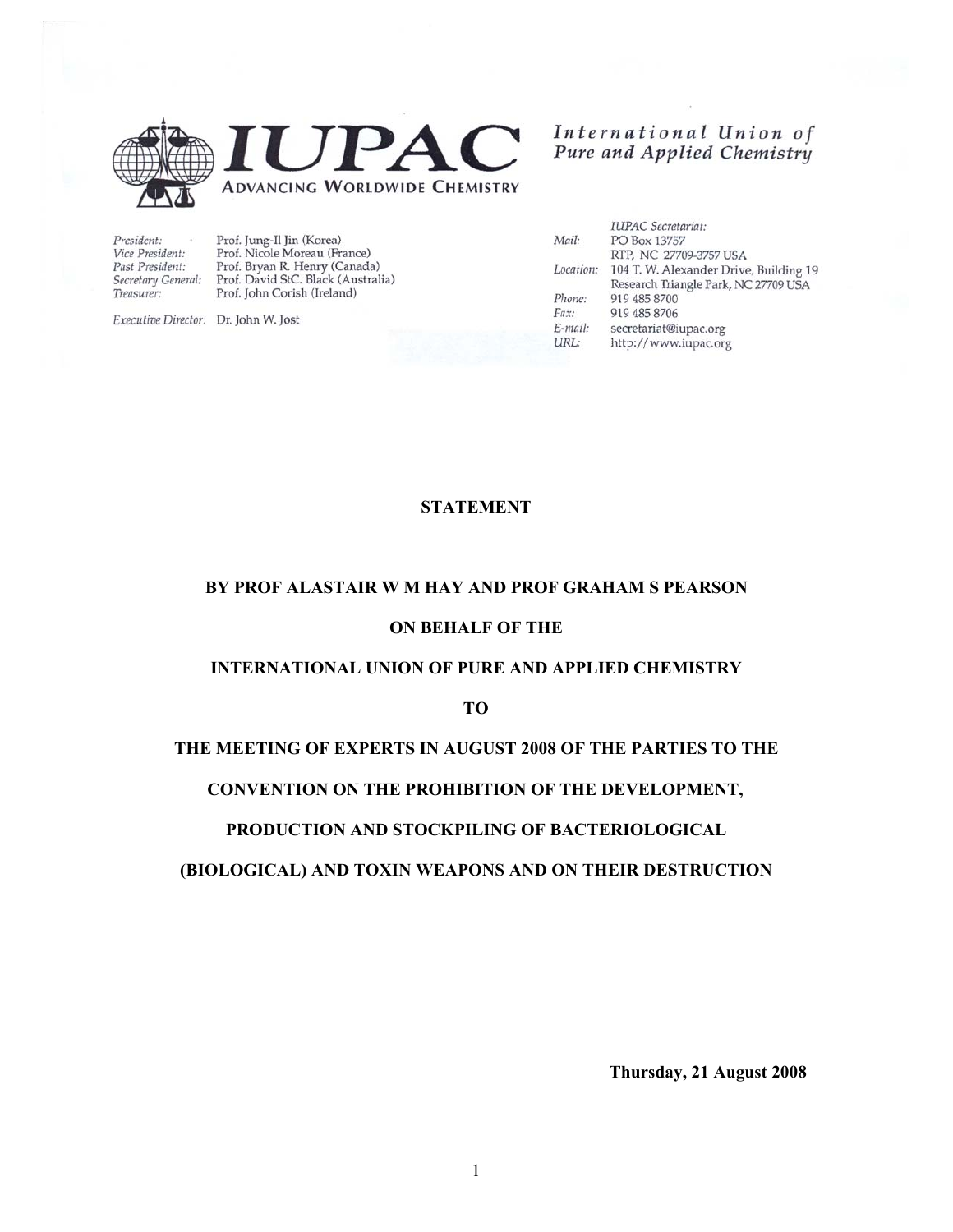Mr. Chairman, Distinguished Representatives, Ladies and Gentlemen. It is a great honour to be invited to participate in this Meeting of Experts of the States Parties to the Biological and Toxin Weapons Convention which we are doing on behalf of the International Union of Pure and Applied Chemistry (IUPAC) and with the explicit endorsement of the President of IUPAC, Professor Jung-Il Jin of Korea. The Mission of IUPAC is to advance the worldwide aspects of the chemical sciences (the term "chemical sciences" is used here to refer to chemistry, broadly defined, and to those disciplines and technologies that make significant use of chemistry) and to contribute to the application of chemistry in the service of Mankind. In so doing, IUPAC promotes the norms, values, standards, and ethics of science and advocates the free exchange of scientific information and unimpeded access of scientists to participation in activities related to the chemical sciences. IUPAC currently has 51 National Adhering Organisations<sup>1</sup> (NAOs) and a further 17 Associate National Adhering Organisations (ANAOs)<sup>2</sup>.

Mr. Chairman

 $\overline{a}$ 

IUPAC notes that the topics to be considered by this Meeting of Experts are:

**• National, regional and international measures to improve biosafety and biosecurity**, including laboratory safety and security of pathogens and toxins**.** 

• **Oversight, education, awareness raising, and adoption and/or development of codes of conduct** with the aim of preventing misuse in the context of advances in bioscience and bio-technology research with the potential of use for purposes prohibited by the Convention.

IUPAC welcomes the opportunity to contribute towards the strengthening of the Biological and Toxin Weapons Convention. IUPAC has participated in meetings related to the Chemical Weapons Convention (CWC) since 2002 when IUPAC carried out a review of the advances in science and technology of relevance to the CWC prior to the First Review Conference of that Convention in April 2003. The report<sup>3</sup> of that review published in *Pure and Applied Chemistry* was widely appreciated by the States Parties to the CWC and it played a useful part in the successful outcome of the First Review Conference. A further

<sup>&</sup>lt;sup>1</sup> The countries of the 51 National Adhering Organizations are: Australia, Austria, Bangladesh, Belarus, Belgium, Brazil, Bulgaria, Canada, Chile, China, Croatia, Czech Republic, Denmark, Egypt, Ethiopia, Finland, France, Germany, Greece, Hungary, India, Ireland, Israel, Italy, Jamaica, Japan, Jordan, Korea, Kuwait, Netherlands, New Zealand, Norway, Pakistan, Poland, Portugal, Puerto Rico, Russia, Serbia and Montenegro, Slovakia, Slovenia, South Africa, Spain, Sweden, Switzerland, Turkey, Ukraine, United Kingdom, USA and Uruguay.

<sup>&</sup>lt;sup>2</sup> The 17 countries linked to IUPAC as Associate National Adhering Associations are: Argentina, Cyprus, Estonia, Hong Kong, Kenya, Malaysia, Mauritius, Mexico, Peru, Philippines, Romania, Singapore, Sri Lanka, Tanzania, Thailand, Tunisia, and Vietnam.

<sup>&</sup>lt;sup>3</sup> IUPAC Workshop: Impact of Scientific Developments on the Chemical Weapons Convention, Pure and Applied Chemistry, Vol. 74, No. 12, December 2002, pp. 2229-2352. Available at http://old.iupac.org/publications/pac/74/12/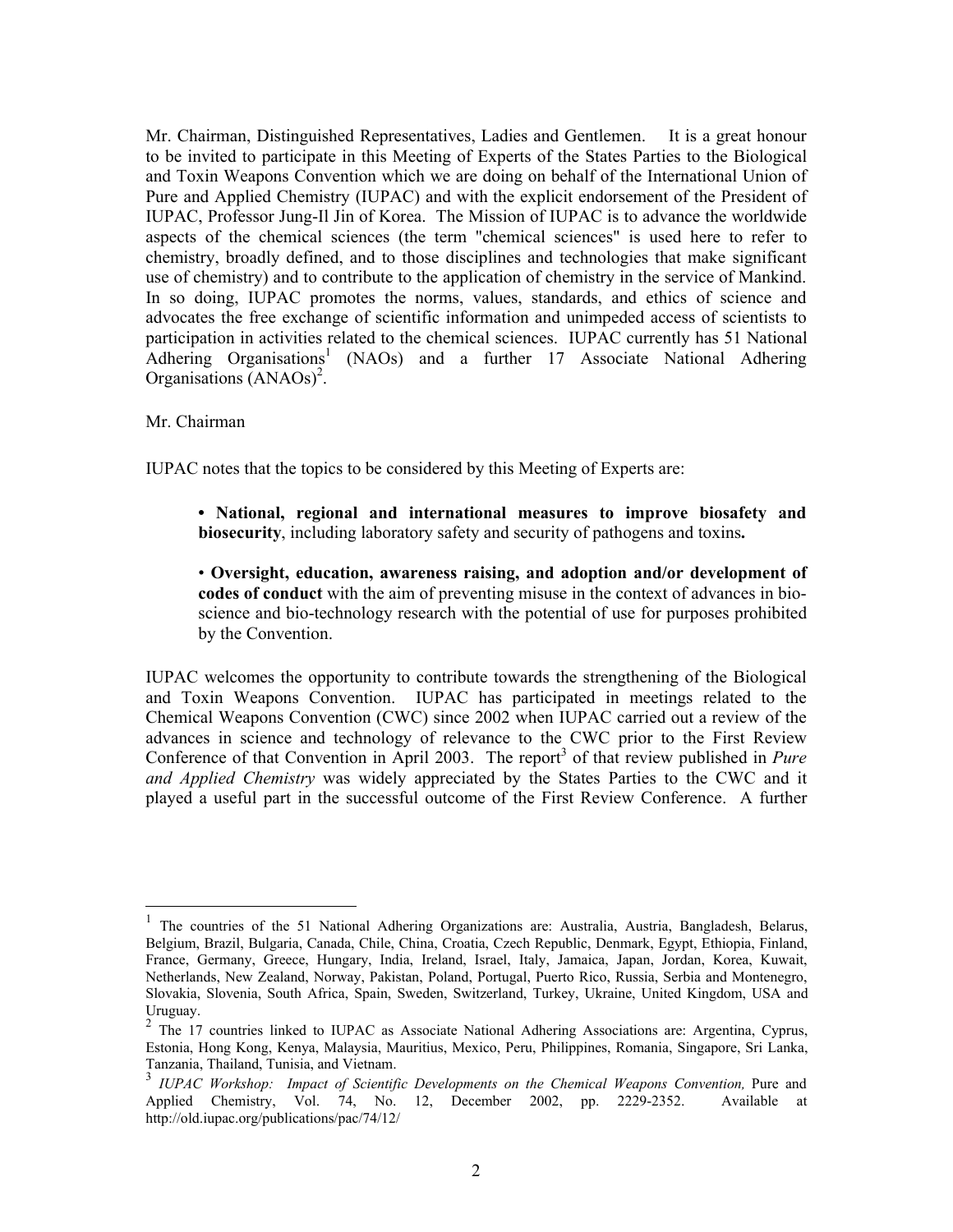review of advances in science and technology was carried out prior to the Second Review Conference in  $2008$  and the report<sup>4</sup> again provided a useful input to that Conference.

A key element of IUPAC is its Committee on Chemical Education which advises on matters relating to chemistry education, including the public understanding of chemistry. In July 2005 IUPAC and the Organisation for the Prohibition of Chemical Weapons (OPCW) organised a workshop<sup>5</sup> in Oxford to address *Education, Outreach and Codes of Conduct to Further the Norms and Obligations of the Chemical Weapons Convention.* 

The summary findings and observations reached at that workshop in 2005 in regard to Chemistry Education and Outreach included:

*• Steps need to be taken in chemistry education both at secondary and postsecondary levels to enhance the awareness of both the benefits that science and technology using chemicals can bring and of the potential for misuse in regard to illicit drugs, chemical and biological weapons, PIC chemicals, POPs, etc.* 

and in regard to Codes of Conduct included:

*• Codes of conduct are needed for all those engaged in science and technology using chemicals to protect public health and the environment and to ensure that activities in science and technology using chemicals are, and are perceived to be, in compliance, with international treaties, national laws and regulations such as those relating to illicit drugs, chemical and biological weapons, banned and severely restricted chemicals, PIC chemicals, persistent organic pollutants (POPs), etc.* 

In each case, the relevance to **both** chemical and **biological** weapons was noted.

There is increasing recognition that the links between chemistry and biology are becoming ever closer and hence there is much benefit to be gained in the regimes for the prohibition of chemical and of biological weapons being aware of developments in both regimes. It is against this background that IUPAC is pleased to participate and contribute to this Meeting of Experts of the States Parties of the Biological and Toxin Weapons Convention.

Mr. Chairman

 $\overline{a}$ 

In regard to **education**<sup>6</sup>, IUPAC following the 2005 workshop has had two task forces considering

• Multiple use of chemicals and professional code of conduct (Natalia Tarasova, Moscow) (completed  $2006$ <sup>7</sup>.

*Impact of Scientific Developments on the Chemical Weapons Convention, Pure and Applied Chemistry, Vol.* 80, No. 1, January 2008, pp. 175-200. Available at http://media.iupac.org/publications/pac/2008/pdf/8001x0175.pdf

<sup>5</sup> *Education, Outreach and Codes of Conduct to Further the Norms and Obligations of the Chemical Weapons Convention.* Pure and Applied Chemistry*,* Volume 78, No. 11, 2169-2192. Available at: http://media.iupac.org/publications/pac/2006/pdf/7811x2169.pdf

 $6$  For further information in regard to education topics, contact Alastair Hay at a.w.m.hay@leeds.ac.uk